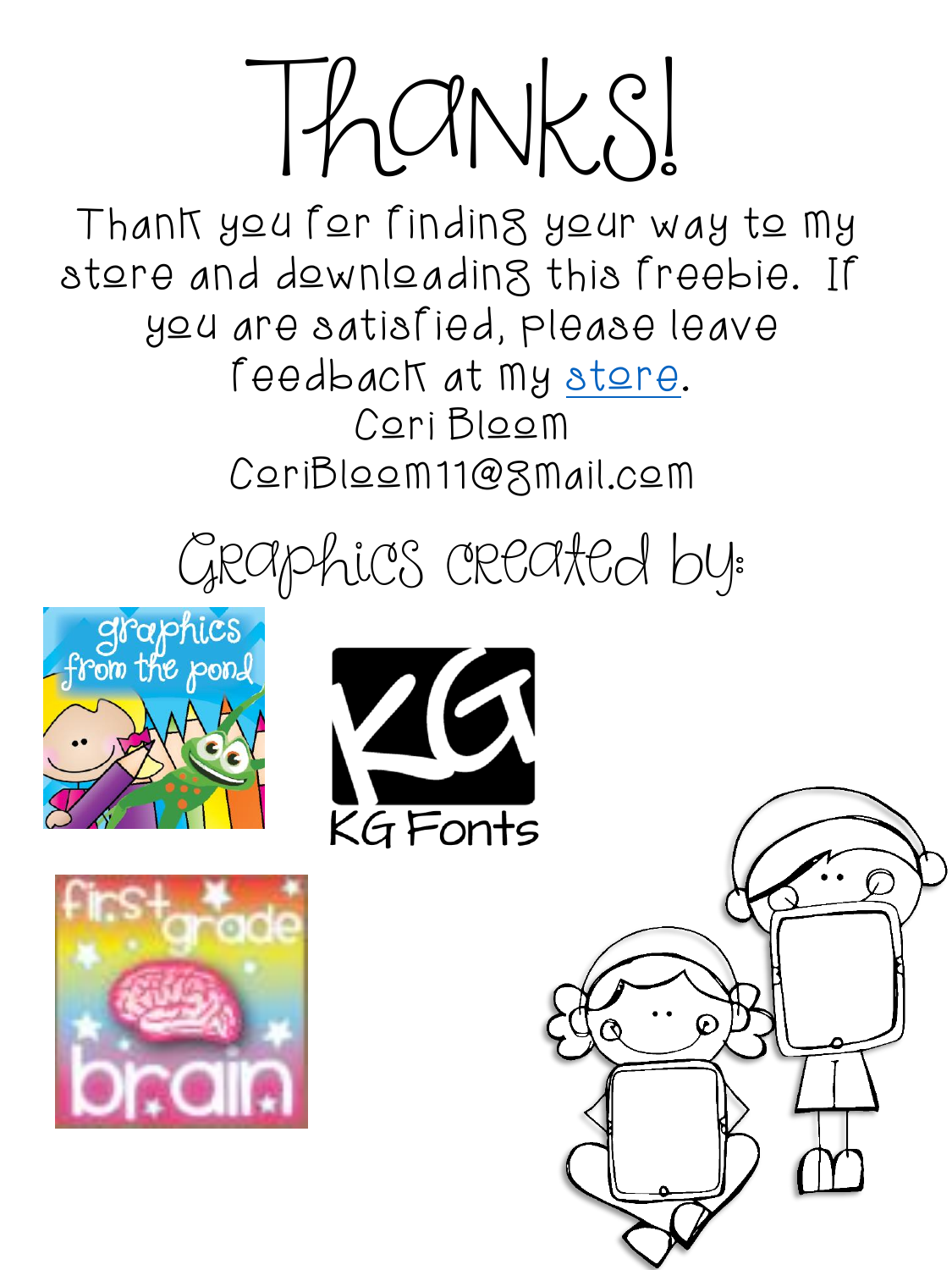

## Listening & Movement Lessons



## Listening & Writing Lessons



## Listening & Creative Drawing Lessons







Listening Vocabulary Bulletin Board Set – includes terms, definitions, and critical thinking questions

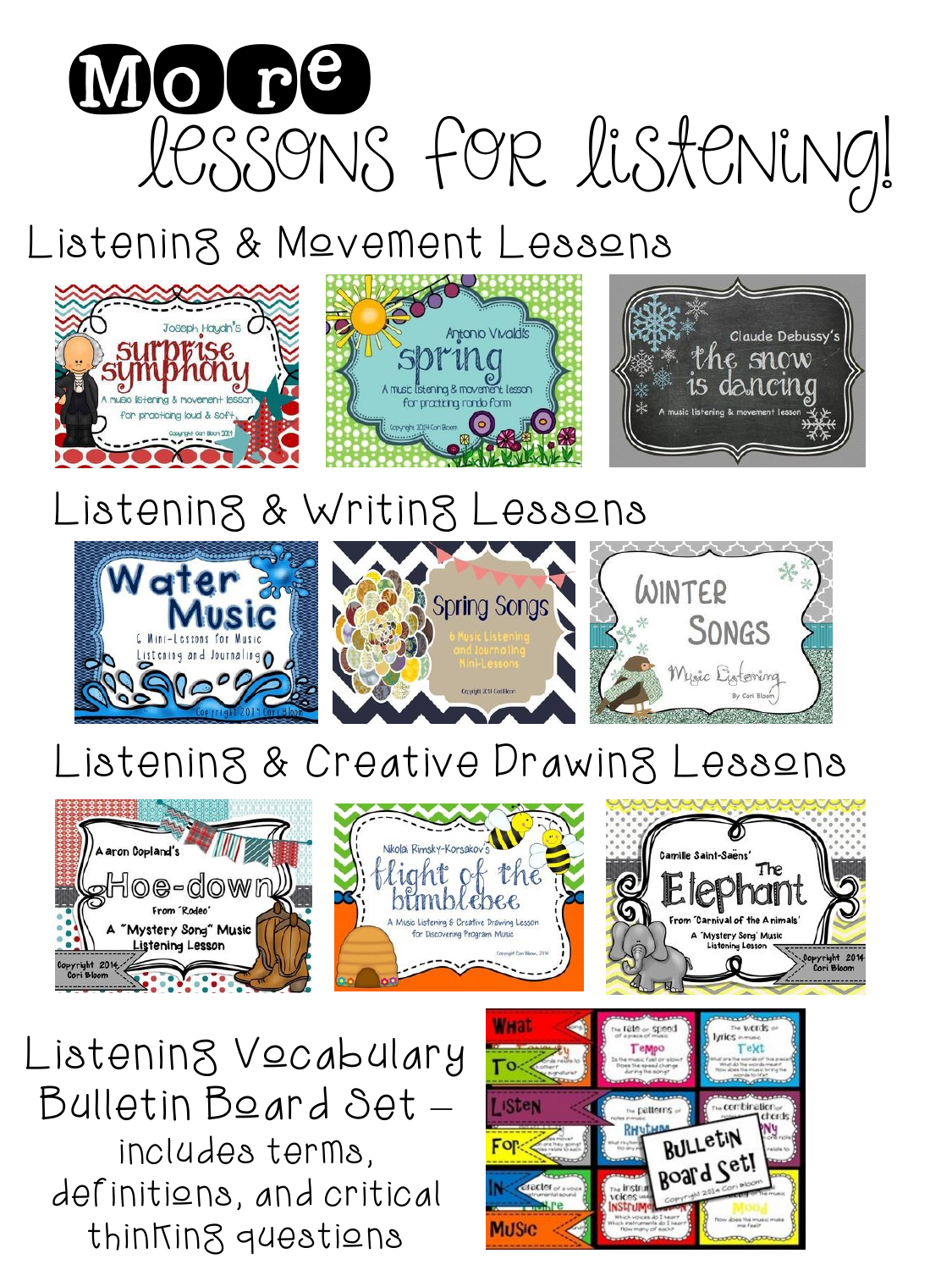Tips for using this product

You will need to have at least one dice for this activity. The worksheets include 3 levels of questions. They do not necessarily correspond with grade levels, but they are in order of difficulty. You can decide which questions will fit your students' listening skills best.

Last year, I did this as a classroom listening activity projected on the board. It was great for the last few minutes at the end  $\epsilon$  class, especially after a listening lesson. This year I am going to try it as a center – with students in small groups of 2-3. I hope they will feel comfortable enough to discuss their answers with each other.

After a listening lesson, simply have students roll a dice and answer the question to which it corresponds. Then

pass the dice to another student and roll again! If a question is picked twice that's  $\triangle$   $K$  - after all, we all hear music differently. All opinions are welcomed, as long as you provide support!

Change it up by having students roll for each other  $or$  work with a partner to come up with an answer.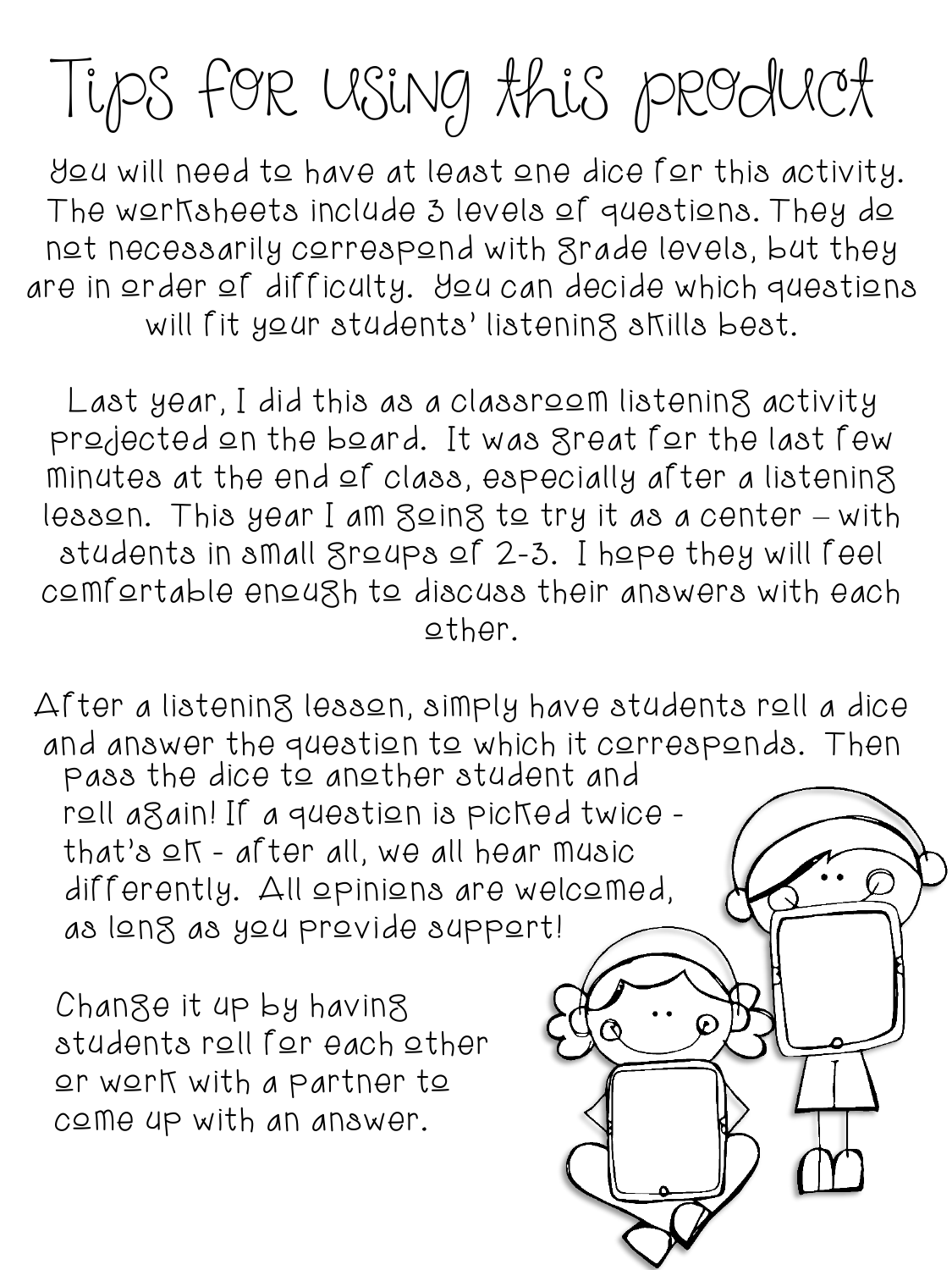

What was one thing you liked about this piece?



How would you describe the dynamic or volume of this piece?

**for the contract of the contract of the contract of the contract of the contract of the contract of the contract of the contract of the contract of the contract of the contract of the contract of the contract of the contr** 



How would you describe the tempo or the speed?



How do you feel after listening to this piece?



What instruments or voices did you hear?

What was one thing you did not like about this piece?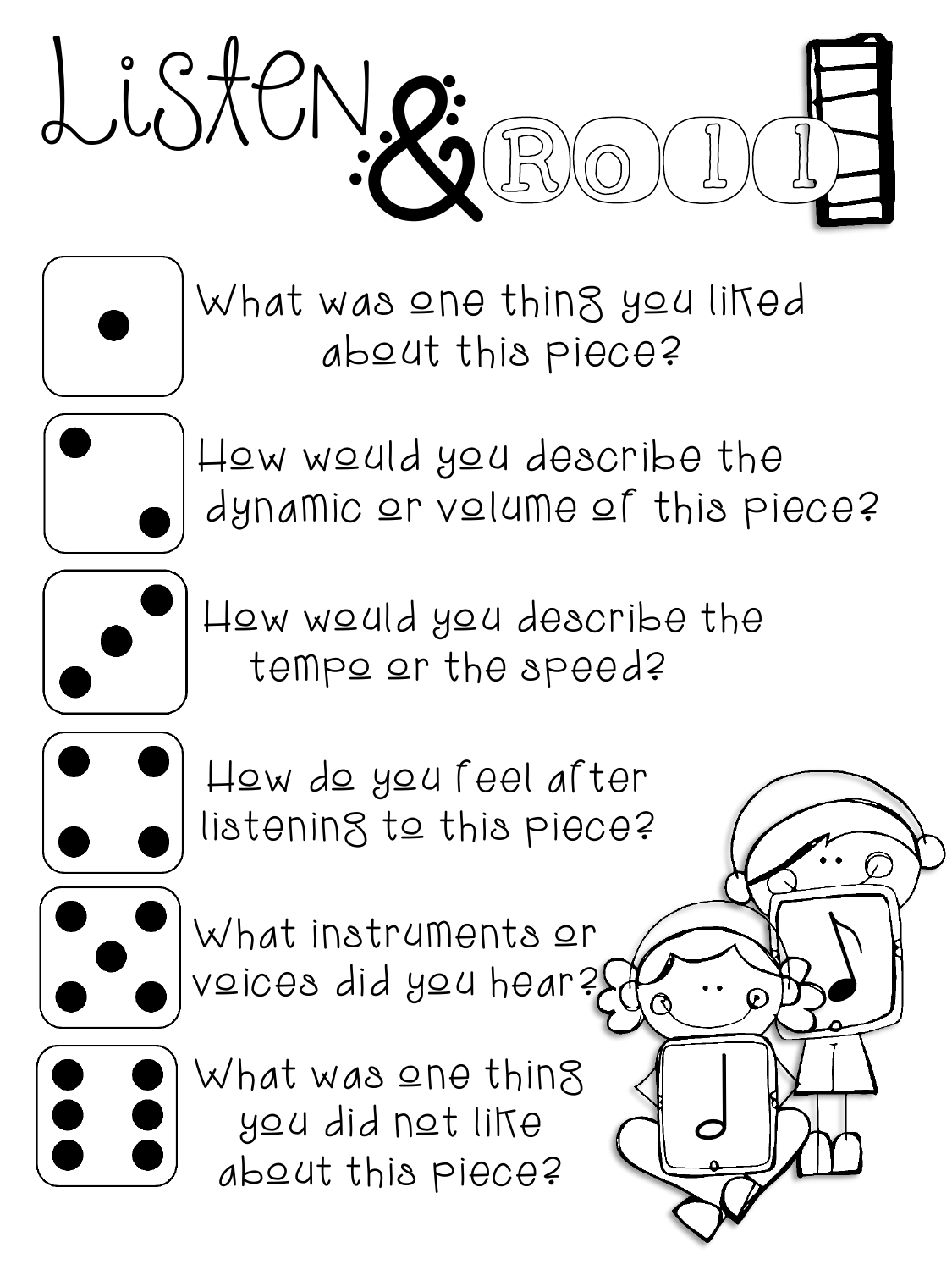

How would you describe the tempo or the speed?



Did you like or dislike this piece? Give one reason why.



How would you describe the dynamic or volume of this piece?

 $\int$ 



How would you describe the mood or feeling?



What instruments or voices did you hear?

What would you consider the style of this piece to be?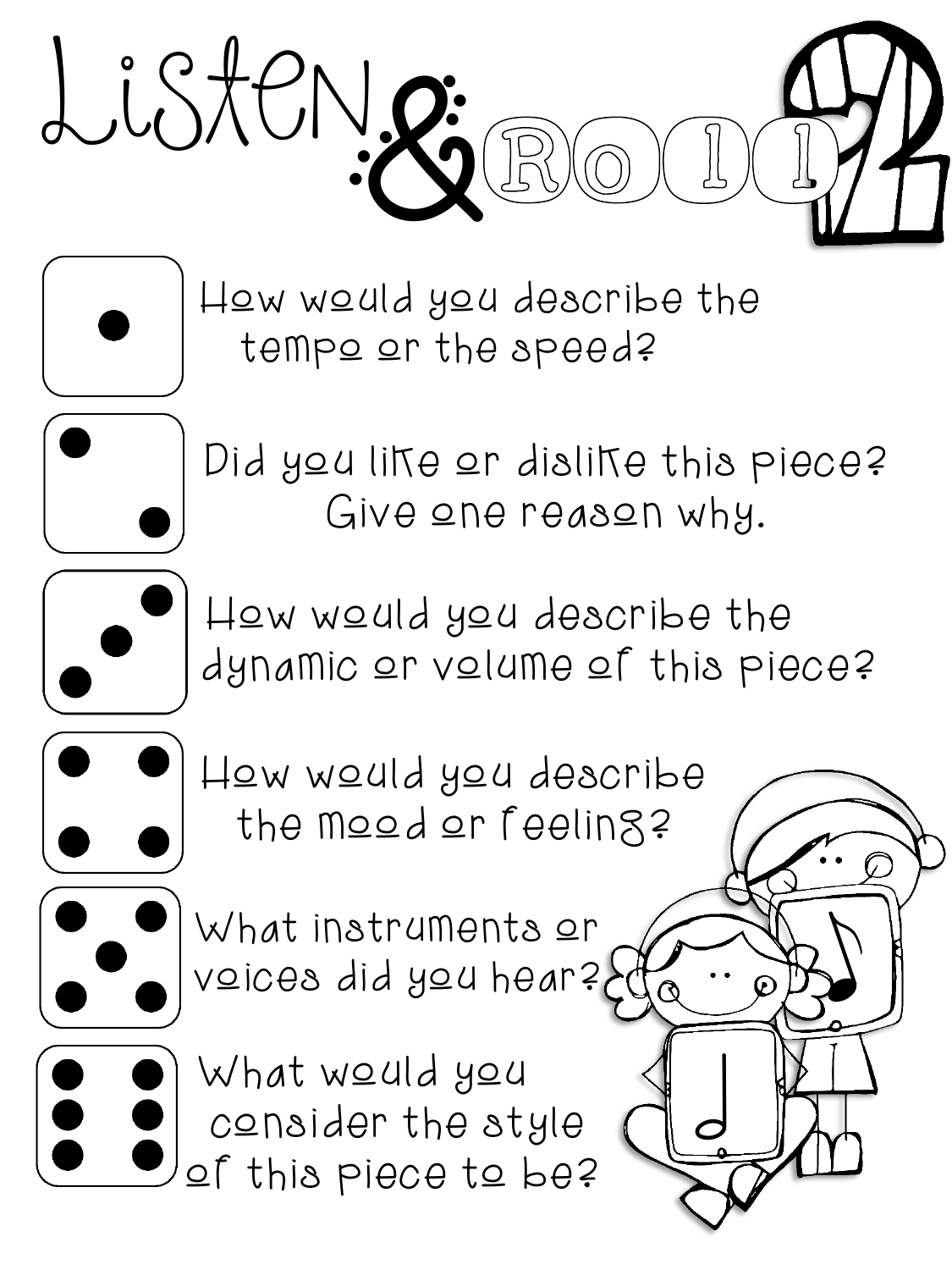

How would you describe the tempo? Does it change?



What is your opinion of this piece? Give one reason why.





 $\int$ 



What instruments does the composer use to create the mood of this piece?

What is the mood of this piece?

What would you consider the style of this piece to be?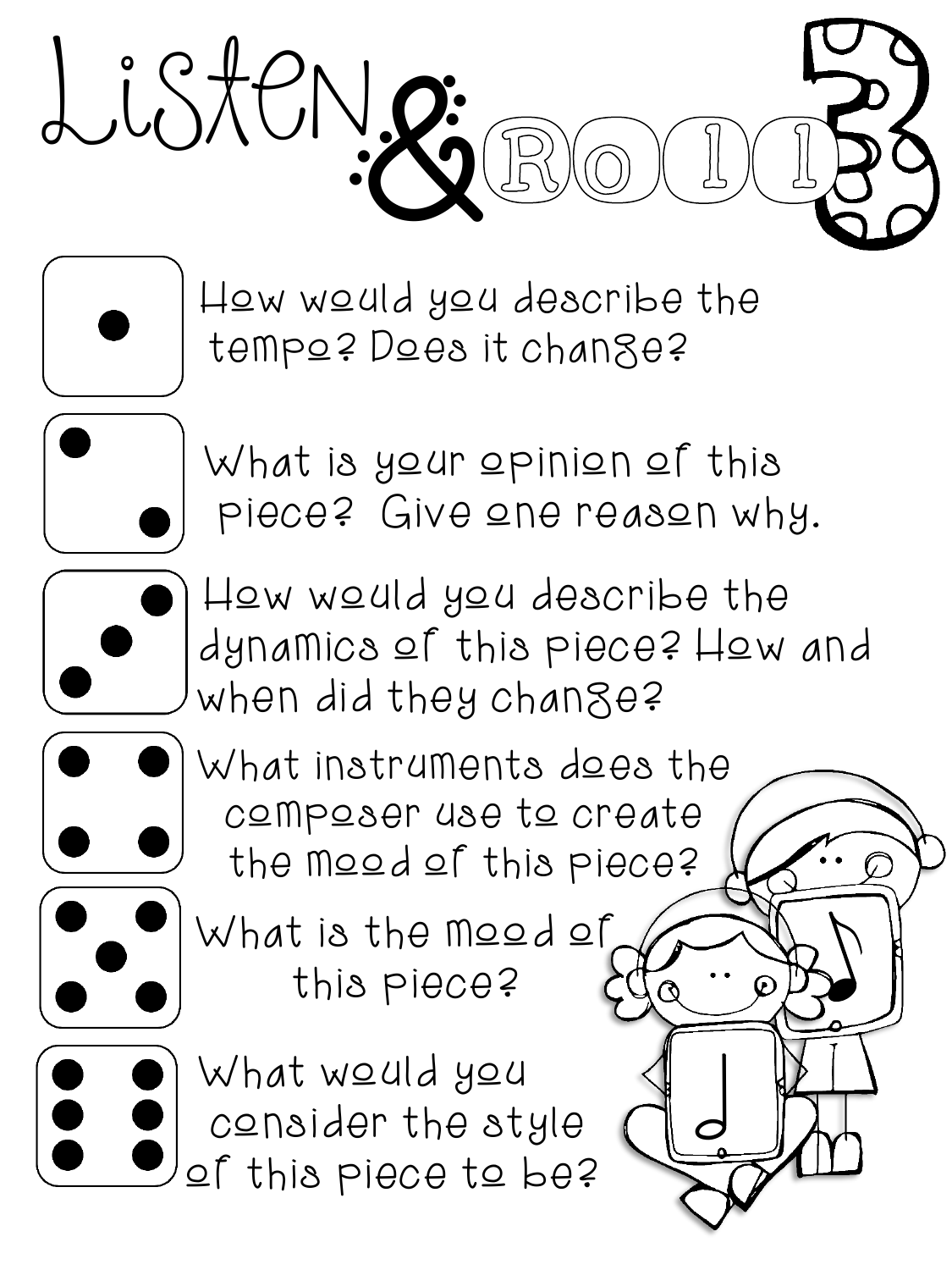

What was one thing you liked about this piece?



How would you describe the dynamic or volume of this piece?

J



How would you describe the tempo or the speed?



How do you feel after listening to this piece?



What instruments or voices did you hear?

What was one thing you did not like about this piece?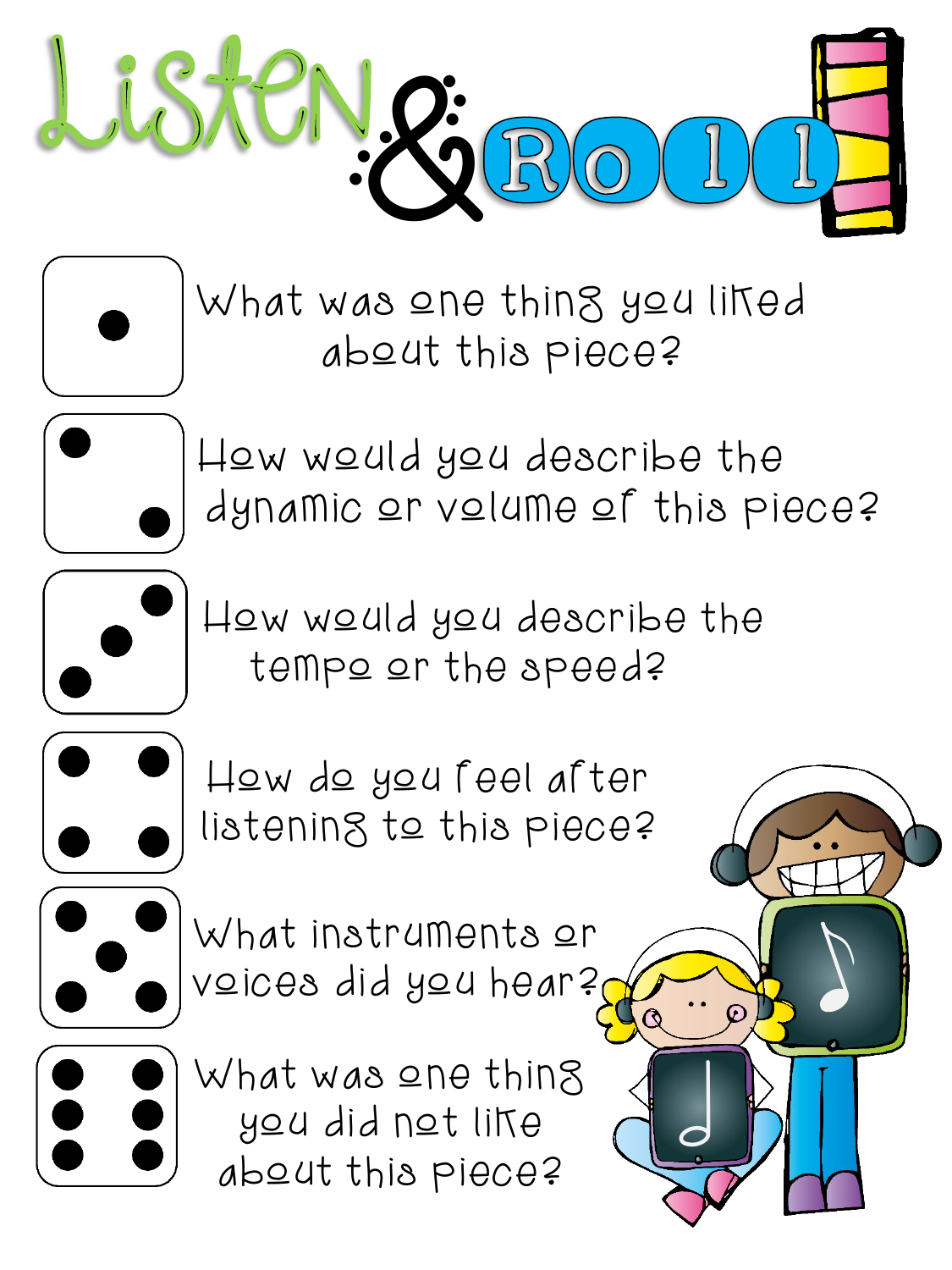

How would you describe the tempo or the speed?



Did you like or dislike this piece? Give one reason why.



How would you describe the dynamic or volume of this piece?

J



How would you describe the mood or feeling?



What instruments or voices did you hear?

What would you consider the style of this piece to be?